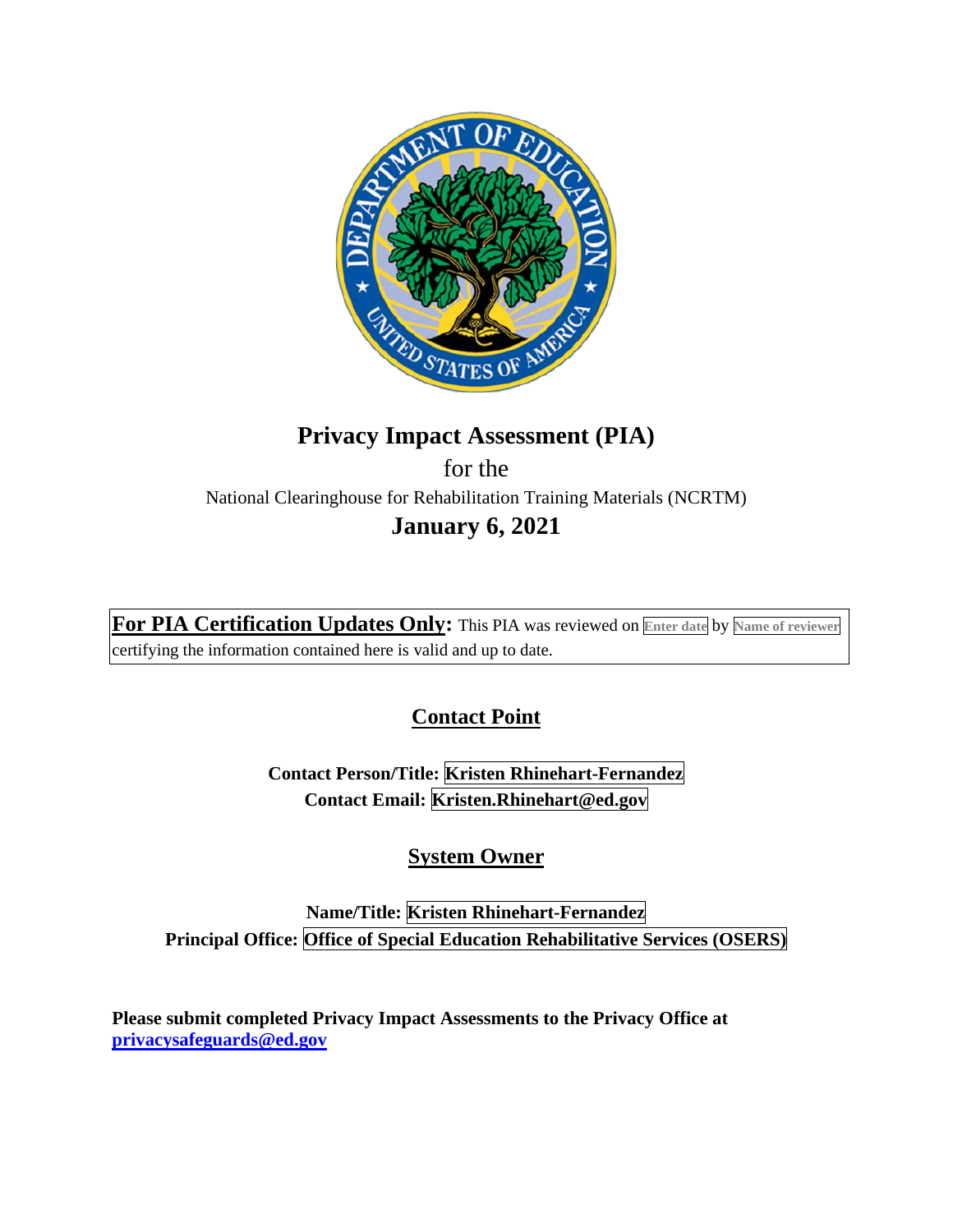*Please complete this Privacy Impact Assessment (PIA) on how personally identifiable information (PII) is collected, stored, protected, shared, and managed electronically by your system. You may wish to consult with your ISSO in completing this document. If a question does not apply to your system, please answer with N/A.* 

## **1. Introduction**

**1.1.** Describe the system including the name, acronym, and a brief description of the program or purpose for the system.

 to manage available resources, improve effective service delivery, and increase the number and The Rehabilitation Services Administration (RSA), a division of the U.S. Department of Education's (Department's) Office of Special Education and Rehabilitative Services, satisfies Section 15 of the Rehabilitation Act of 1973 (29 U.S.C. § 701) through the National Clearinghouse of Rehabilitation Training Materials (NCRTM). NCRTM, a public-facing website and portal with a backend database visible only to system administrators, facilitates the sharing of information and resources for individuals with disabilities and their families, vocational rehabilitation (VR) personnel and professionals, relevant public and private agencies, and the general public. NCRTM contains training and technical assistance materials, research, practices supported by promising evidence, and curriculum designed to help individuals with disabilities eligible for VR services, including youth with disabilities, secure competitive integrated employment, as well as enable state VR agency personnel and other professionals in the VR field quality of employment outcomes for individuals with disabilities.

 entities that the Department coordinates and collaborates with to ensure that individuals with disabilities have every opportunity to obtain competitive integrated employment. Examples of Primary users of NCRTM include RSA staff, VR administrators, Federal partners, discretionary grantees, rehabilitation educators and trainers, businesses, VR counselors and paraprofessionals, and other workforce system partners. Other workforce system partners are organizations and national organizations may include but are not limited to the Council of State Administrators of Vocational Rehabilitation (CSAVR), National Council on Rehabilitation Education, National Council of State Agencies for the Blind, and Consortia of Administrators for Native American Rehabilitation.

The purpose of the NCRTM portal is for RSA grantees to upload documents that were developed with RSA funding, and for organizations/individuals to submit materials in subsequent sessions without reentering the required user information. When a grantee creates an account, the grantee can upload materials to the portal. The uploaded materials will be directed to the responsible RSA project officer for review per RSA grantee requirements. Users who have created an NCRTM account can check on the status of a submitted material or upload new materials to the NCRTM. Information is collected from users who register for an account or submit materials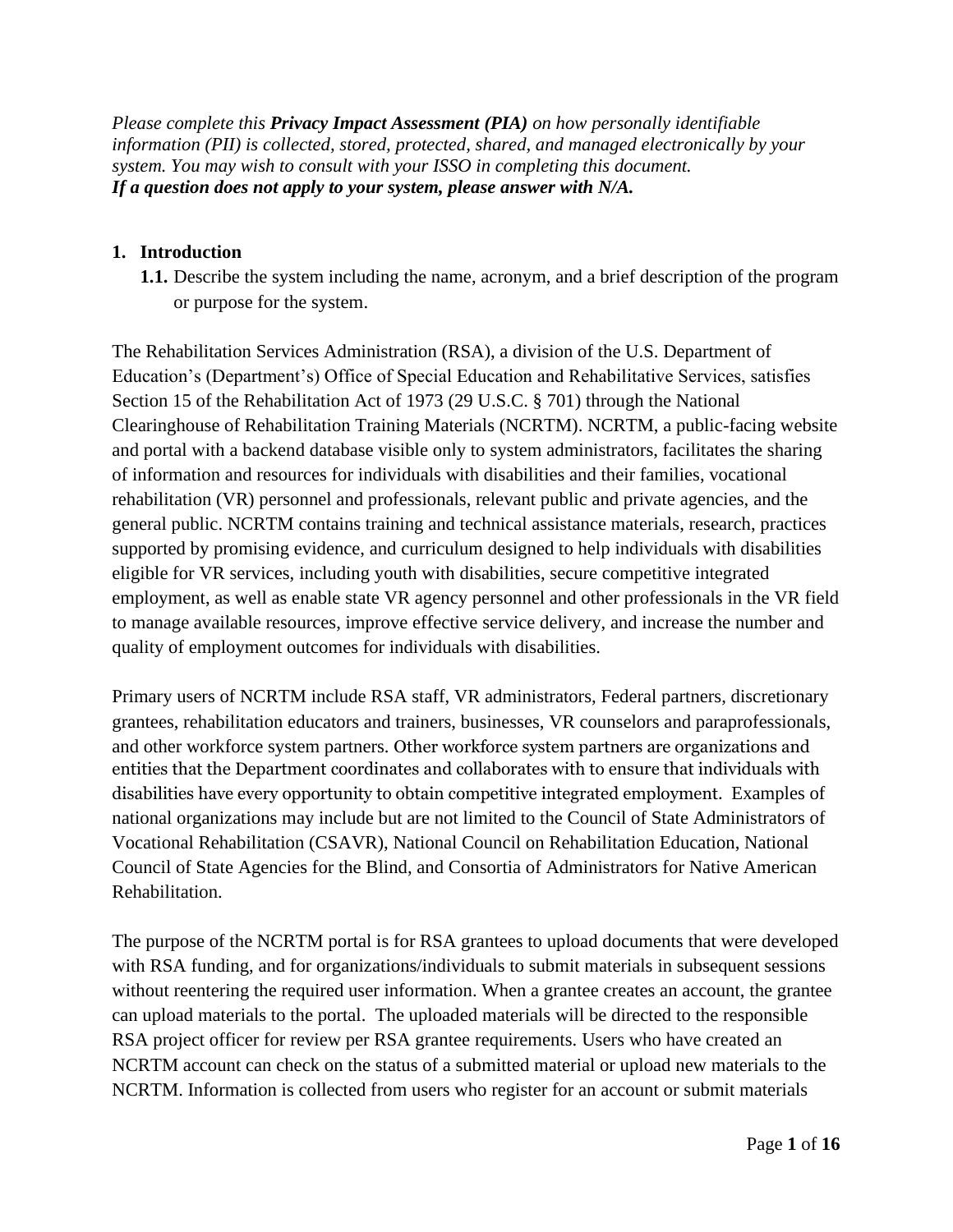(with or without registering for an account) to be considered for inclusion in the NCRTM library. To create an account, users are required to provide name, job title, organization, work email address, phone number, work address, username, and password. Registered users submitting materials related to grants also submit a PR/Award number (a unique Department-specified identifying number that is assigned to each application/grant award). Users with accounts who are logged into the system can access and update the information by selecting "Manage Profile." The system provides two-factor authentication to safeguard access to user information. Users do not need to register for an account to submit materials through the portal. The primary difference between registered and unregistered users is the ability for registered users to view the status of submitted materials. To submit materials, unregistered users provide name, job title, work email address, organization, work address, and work phone number.

System administrators, who are either Federal employees or contractors, can also log into the system using a username and password to access user information. System administrators periodically deactivate old accounts or, in rare cases, update account user contact information at users' request or obtain users' work email addresses so they can email them questions about their submissions.

**1.2.** Describe the purpose for which the personally identifiable information  $(PII)^{1}$  is collected, used, maintained or shared.

Grantees: The purpose of the NCRTM portal is for RSA grantees to upload documents that were developed with RSA funding, and for organizations/individuals to submit materials in subsequent sessions without reentering the required user information. Information is collected from users who register for an account or submit materials (with or without registering for an account) to be considered for inclusion in the NCRTM library. Users do not need to register for an account to submit materials through the portal. The primary difference between registered and unregistered users is the ability for registered users to view the status of submitted materials. In addition, the NCRTM librarian (a system administrator) uses the information collected to contact individuals if there are questions about or issues with the materials they have submitted.

System Administrators: Information is collected to track access provided to system administrators for the purpose of reviewing submissions.

**1.3.** Is this a new system, or one that is currently in operation?

 $1$  The term "personally identifiable information" refers to information which can be used to distinguish or trace an individual's identity, such as their name, social security number, biometric records, etc. alone, or when combined with other personal or identifying information which is linked or linkable to a specific individual, such as date and place of birth, mother's maiden name, etc. OMB Circular A-130, page 33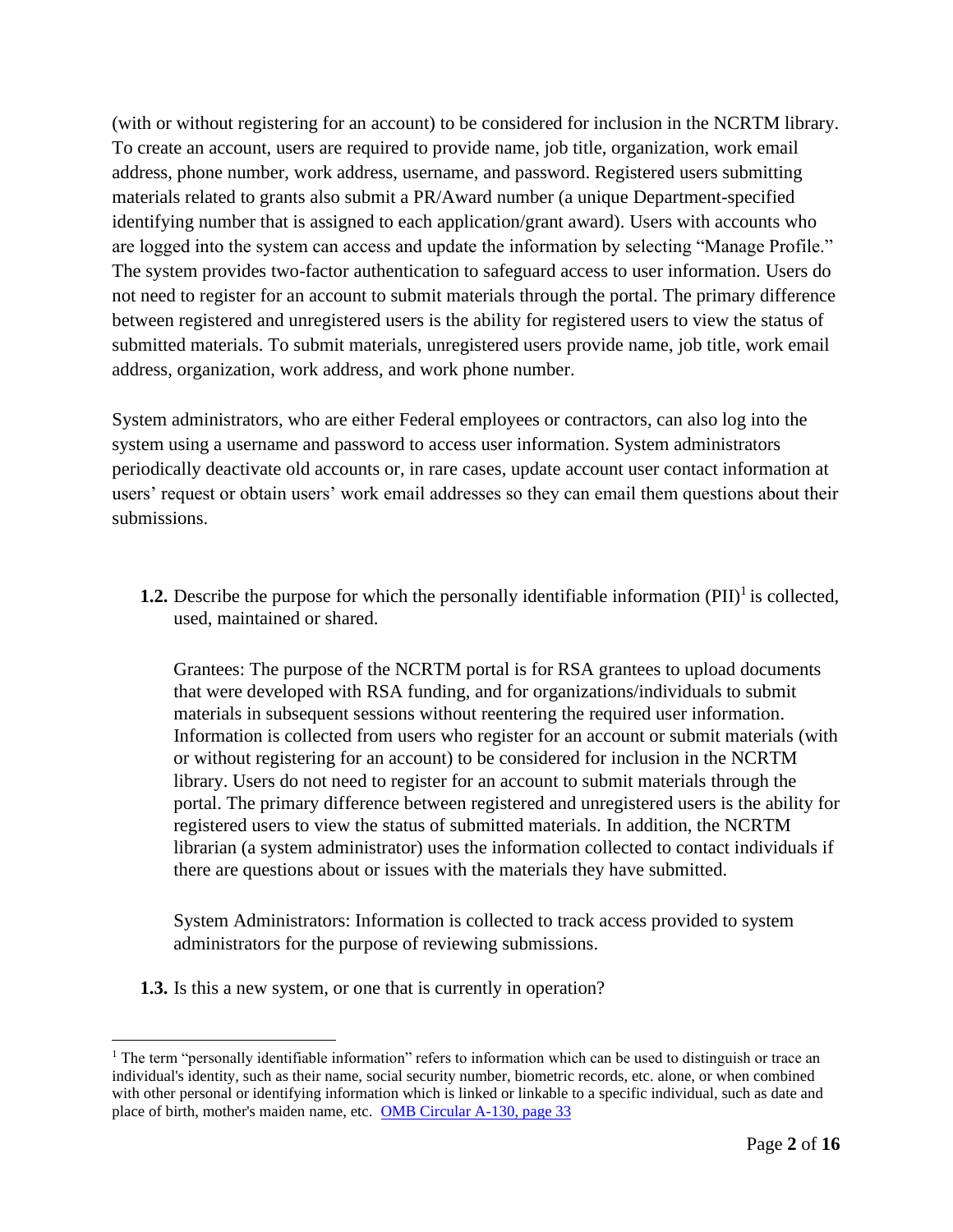#### Currently Operating System

**1.4.** Is this PIA new or is it updating a previous version?

## Updated PIA

The PIA is being updated as part of the required biennial review.

**1.5.** Is the system operated by the agency or by a contractor?

## Contractor

**1.5.1.** If the system is operated by a contractor, does the contract or other acquisitionrelated documents include privacy requirements?

Yes

## **2. Legal Authorities and Other Requirements**  *If you are unsure of your legal authority, please contact your program attorney.*

**2.1.** What specific legal authorities and/or agreements permit and regulate the collection and use of data by the system? Please include name and citation of the authority.

Legislative Authority: Section 15 of the Rehabilitation Act of 1973 (29 U.S.C. § 701), as amended by the Workforce Innovation and Opportunity Act (WIOA). SEC. 15. (a) The Secretary of Education shall establish a central clearinghouse for information and resource availability for individuals with disabilities which shall provide information and data. The clearinghouse shall also provide any other relevant information and data which the Secretary of Education considers appropriate. (b) The Commissioner may assist the Secretary of Education to develop within the Department of Education a coordinated system of information and data retrieval, which will have the capacity and responsibility to provide information regarding the information and data referred to in subsection (a) of this section to the Congress, public and private agencies and organizations, individuals with disabilities and their families, professionals in fields serving such individuals, and the general public. (c) The office established to carry out the provisions of this section shall be known as the ''Office of Information and Resources for Individuals with Disabilities''. (d) There are authorized to be appropriated to carry out this section such sums as may be necessary. [29 U.S.C. 712]

**SORN**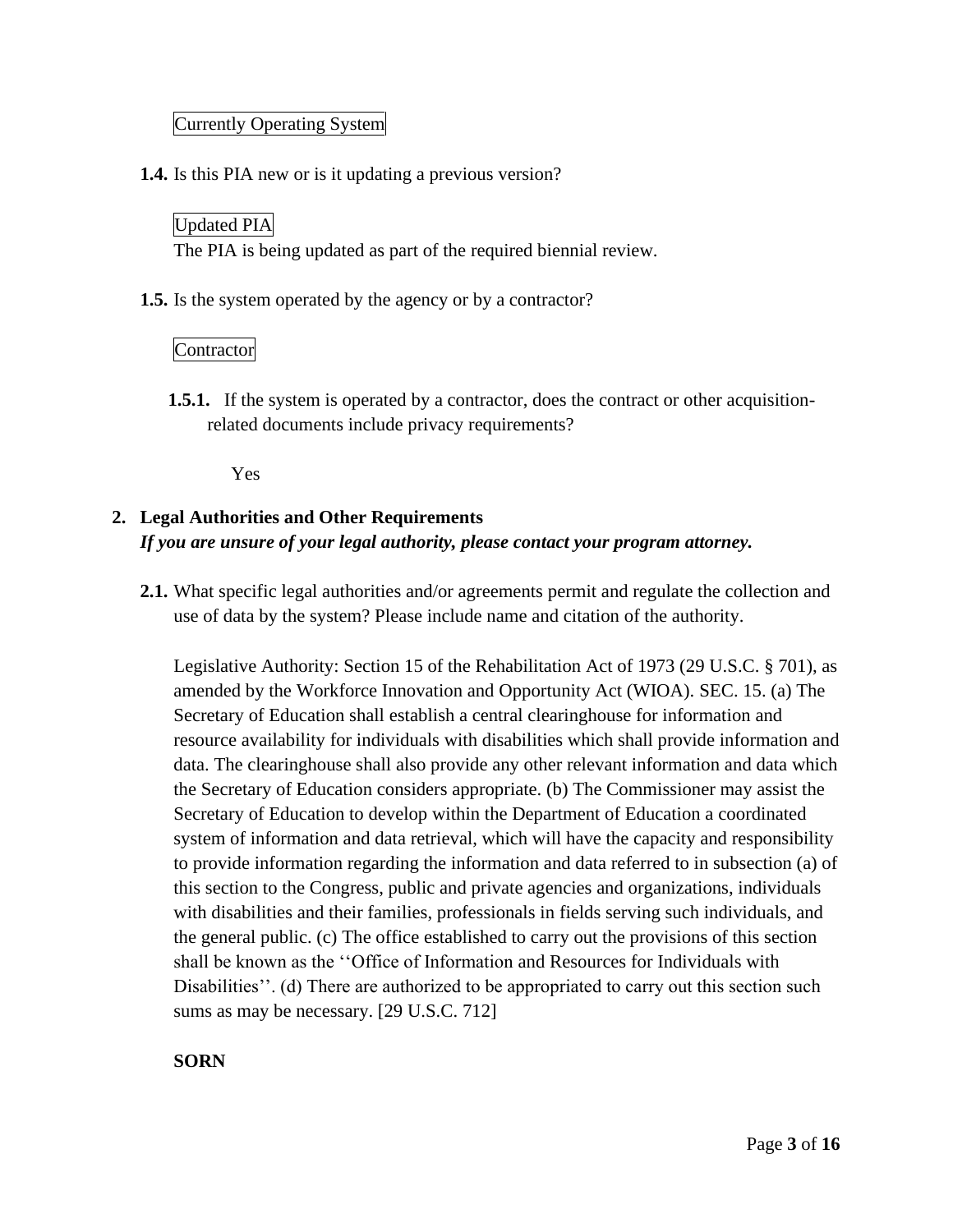**2.2.** Is the information in this system retrieved by an individual's name or personal identifier such as a Social Security Number or other identification?

No

**2.2.1.** If the above answer is **YES,** this system will need to be covered by Privacy Act System of Records Notice(s) (SORN(s)).<sup>2</sup> Please provide the SORN name, number, Federal Register citation and link, or indicate that a SORN is in progress.

 $\overline{M}$  N/A

Click here to enter text.

 Department, etc. **2.2.2.** If the above answer is **NO**, explain why a SORN was not necessary. For example, the information is not retrieved by an identifier, the information is not maintained in a system of records, or the information is not maintained by the

 $\Box N/A$ 

The information is not retrieved by an identifier.

#### **Records Management**

**If you do not know your records schedule, please consult with your records liaison or send an email to [RMHelp@ed.gov](mailto:RMHelp@ed.gov)** 

**2.3.** What is the records retention schedule approved by National Archives and Records Administration (NARA) for the records contained in this system? Please provide all relevant NARA schedule numbers and disposition instructions.

 significance." The NCRTM is the only repository that exists in the Vocational NCRTM are to be retained permanently. The program office will determine if there are NCRTM manages records in accordance with the Department: <https://www2.ed.gov/notices/records-management/index.html>(schedule locator number 254: Grant administration and management files, disposition N1-441-11-001), section E final grant products, routine products and products determined to be of "historical Rehabilitation field. Products on the NCRTM are submitted by grantees and the field for informational purposes or to fulfill grant performance requirements which are of enduring value. In accordance with the Statute that mandates the NCRTM, products contained on the any products that are out of date or no longer relevant due to changes in the law or program regulations and will remove those products from the NCRTM, as necessary.

 $2 A$  System of Records Notice (SORN) is a formal notice to the public that identifies the purpose for which PII is collected, from whom and what type of PII is collected, how the PII is shared externally (routine uses), and how to access and correct any PII maintained by ED. https://connected.ed.gov/om/Documents/SORN-Process.pdf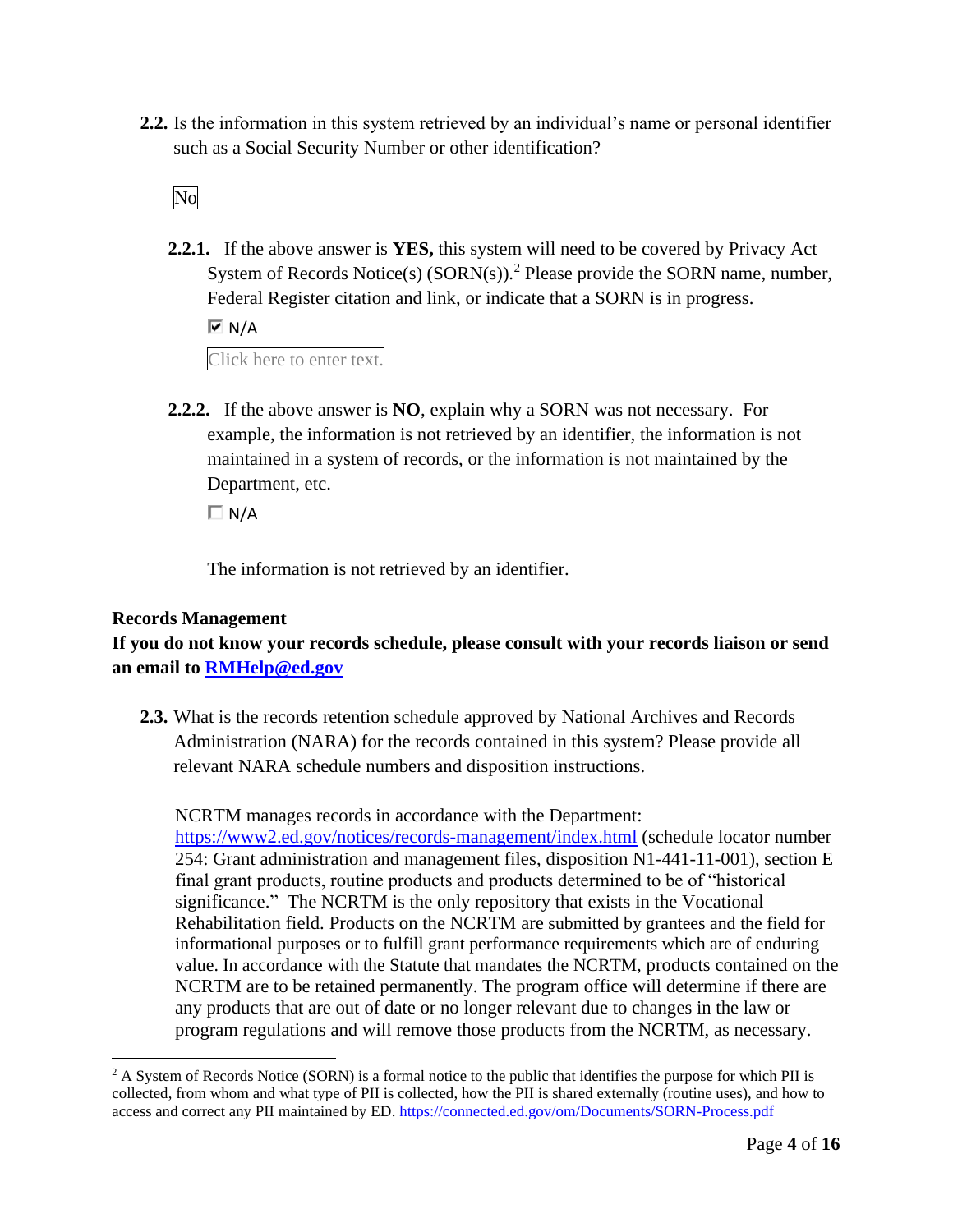**2.4.** Is the PII contained in this system disposed of appropriately, and in accordance with the timelines in the records disposition schedule?

Yes, if products are determined to be no longer relevant, they will be removed from the NCRTM.

#### **3. Characterization and Use of Information**

#### **Collection**

**3.1.** List the specific PII elements (e.g., name, email, address, phone number, date of birth, Social Security, etc.) that the system collects, uses, disseminates, or maintains.

The following information is collected from grantees (\* indicates required fields):

- Name\*
- Job title\*
- Organization\*
- Organization website
- Work email address\*
- Phone number\*
- Work address (street address, city, state, zip code\*)
- PR/Award Number
- Username (only for individuals who register for an account)
- Password (only for individuals who register for an account)

The following information is collected from system administrators:

- Name
- Work Email address
- Username
- Password
- **3.2.** Does the system collect only the minimum amount required to achieve the purpose stated in Question 1.2?

## Yes

The system collects grantee name, job title, organization, work email address, work phone number, work address, username, and password which is the minimum necessary to establish an account for inclusion in the NCRTM library. This information is needed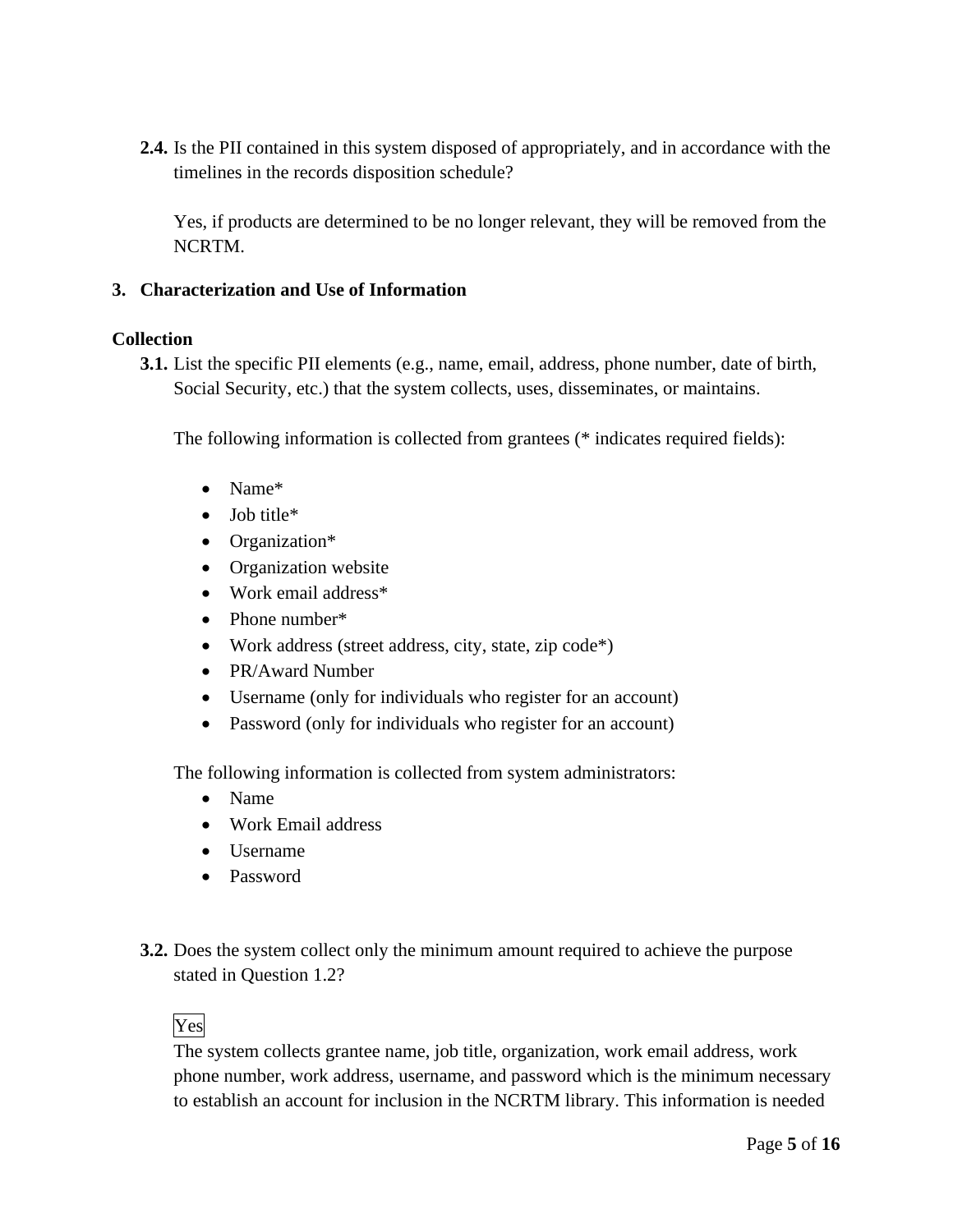to vet account creation requests to ensure access is being provided to individuals that have a genuine need and in addition to allow for contacting grantees, as necessary.

**3.3.** What are the sources of PII collected (e.g., individual, school, another agency, commercial sources, etc.)?

The sources of the PII can be any member of the public that submits information to the NCRTM. Generally, this includes discretionary grantees (i.e., institutions of higher education, minority entities and Indian tribes, State and public or non-profit agencies and organizations) and formula grantees (i.e., State VR agencies) funded by the Department, and through partnerships with other Federal and non-Federal agencies that assist State and other agencies in providing VR and other services to individuals with disabilities. In addition, for internal administration, sources of PII include Federal employees and contractors.

**3.4.** How is the PII collected from the stated sources listed in Question 3.3 (e.g., paper form, web page, database, etc.)?

Grantees: The information is collected via web forms for individuals who submit materials to the NCRTM for RSA's consideration.

System Administrators: For new system administrators, the information is collected and entered into the system by an existing system administrator.

collected?<sup>3</sup> Is there a frequency at which there are continuous checks to ensure the PII **3.5.** How is the PII validated or confirmed to ensure the integrity of the information remains valid and accurate?

The information is validated using an automated process to confirm that the data entered meet the following specific requirements:

- Name<sup>\*</sup> Must include text.
- Job Title $*$  Must include text.
- Organization<sup>\*</sup> Must include alphanumeric characters.
- Organization Website Must include http:// or https:// in the URL.
- Work email address\* Must include @.com, @.net, etc.
- Work Phone number\* Must be in  $\# \# \# \# \# \# \# \#$  format.
- Work address, City, State, Zip code Zip code must be in ##### format.

 $3$  Examples include restricted form filling, account verification, editing and validating information as it's collected, and communication with the individual whose information it is.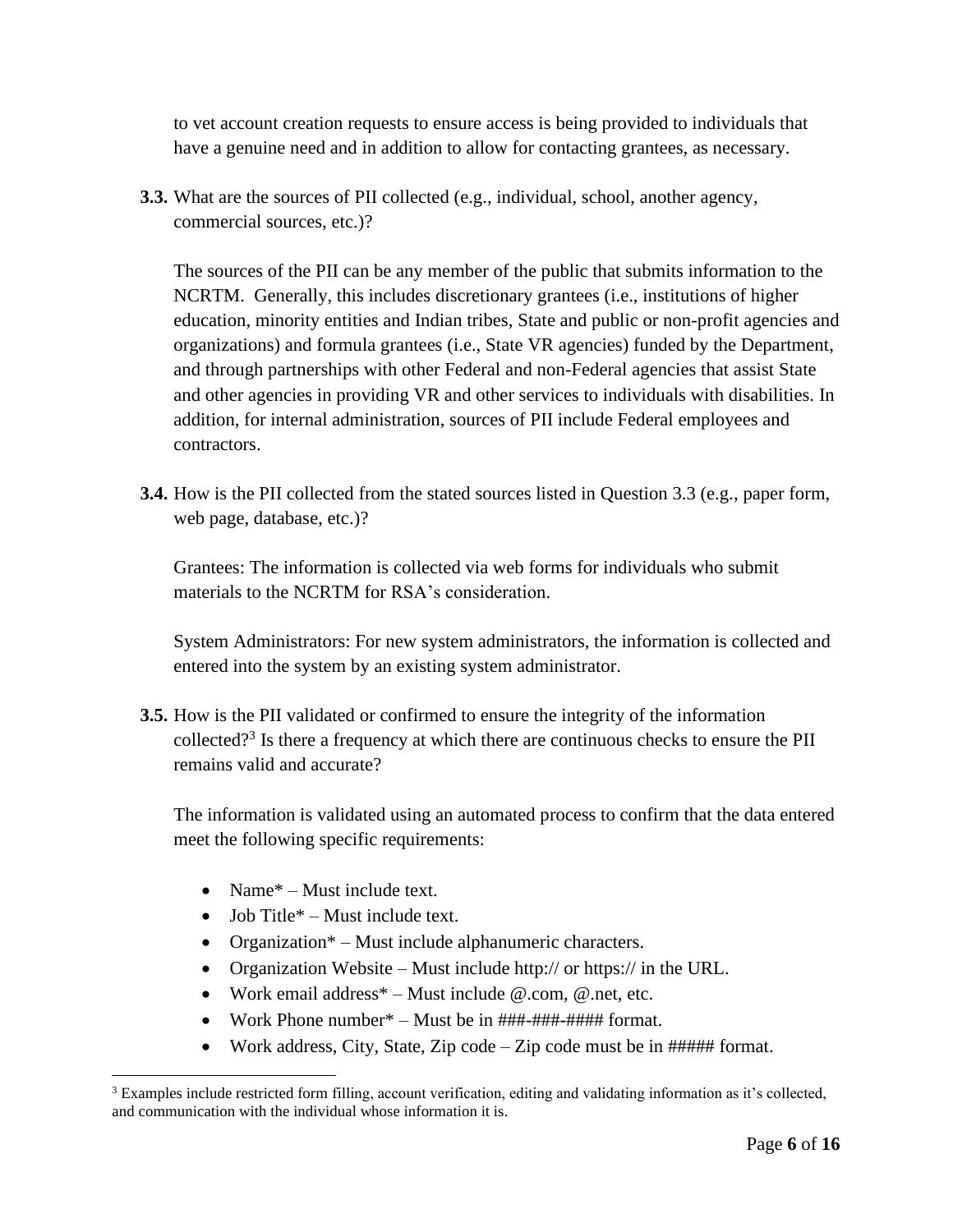- PR/Award Number Must be in the following format: (H###A######) H, followed by the Assistance Listing Number (ASLN) (i.e., 315C), followed by the Federal Fiscal Year, followed by the application number (i.e., 1, 2, 3, etc.).
- **3.6.** Describe how the PII is used to achieve the purpose stated in Question 1.2 above.

The information is collected in order to ensure individuals who need access for submission or create accounts are vetted appropriately to ensure access is being provided to individuals that have a genuine need prior to accepting a submission or creating an account for access. In addition, the NCRTM librarian uses the information to follow up with individuals if there is a question about their submissions. For example, if the material is not accessible to people with disabilities, if they forgot to attach a file (i.e., the material), or if they forgot to add topics for indexing in the library. Accounts do not require individuals to submit information each time, which provides a degree of convenience when users submit materials during multiple sessions. The account also allows individuals to view whether materials submitted have been approved or denied by the assigned RSA project officer for inclusion in the NCRTM.

**3.7.** Is the system using PII for testing/researching new applications or information systems prior to deployment or for training employees?

No

**3.7.1.** If the above answer is **YES,** what controls are in place to minimize the risk and protect the data?

 $\overline{\blacksquare}$  N/A Click here to enter text.

## **Social Security Numbers**

*It is the Department's Policy that, in order to collect Social Security Numbers, the System Owner must state the collection is: 1) authorized by law, 2) necessary for an agency purpose, and 3) there is no reasonable alternative.* 

**3.8.** Does the system collect Social Security Numbers? Note that if the system maintains Social Security Numbers but does not explicitly collect them, answer 3.8.1 to address the purpose for maintaining them.

No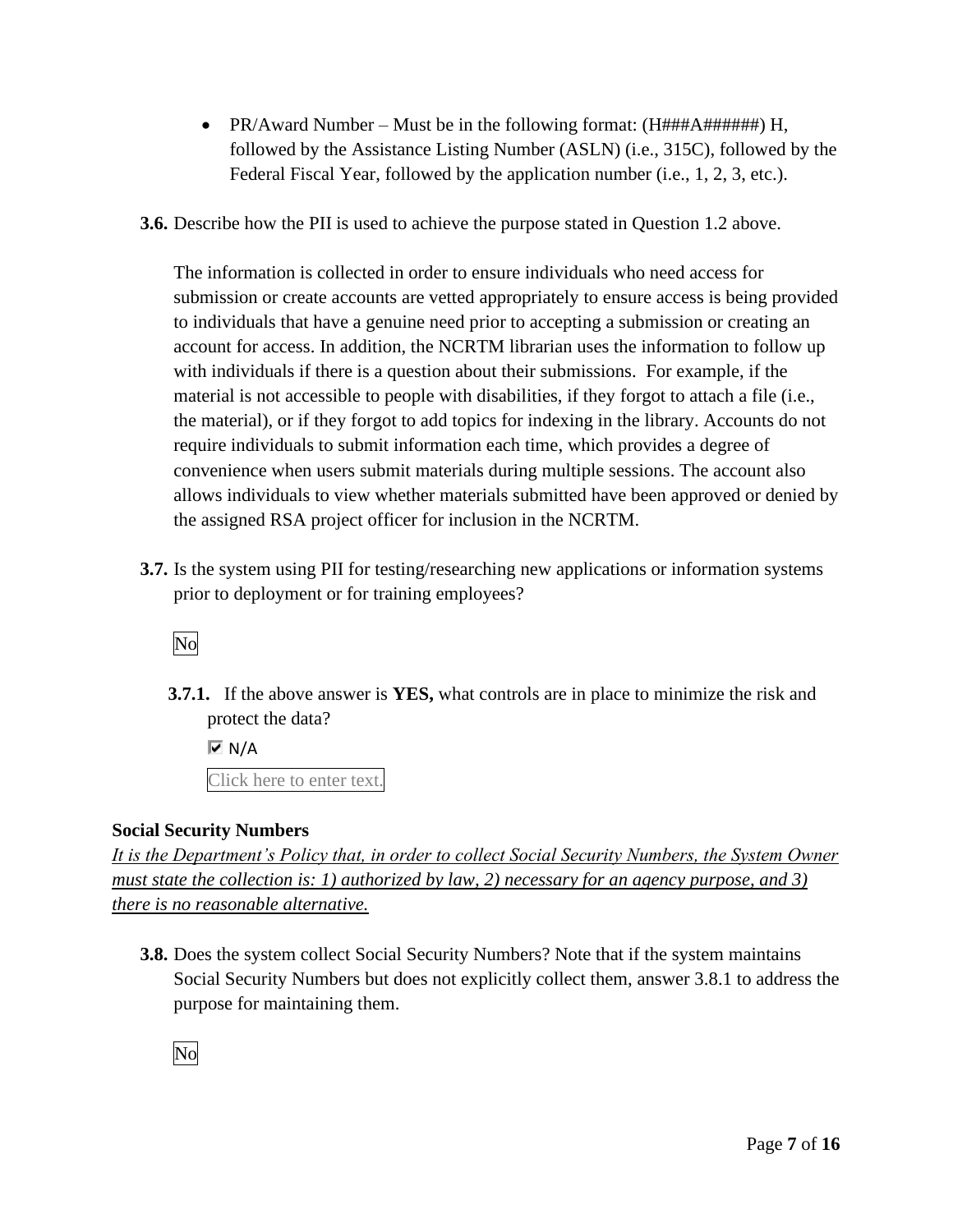**3.8.1.** If the above answer is **YES**, explain the purpose for its collection, and how the SSN will be used.

 $\overline{M}$  N/A Click here to enter text.

**3.8.2.** Specify any alternatives considered in the collection of SNNs and why the alternatives were not selected.

 $\overline{M}$  N/A Click here to enter text.

## **4. Notice**

**4.1.** How does the system provide individuals with notice about the collection of PII prior to its collection (e.g., direct notice, such as a Privacy Act Statement (if applicable) or public notice, such as a SORN, PIA,)? If notice is not provided, explain why not.

A privacy notice, as shown below, is posted on the collection website.

**4.2.** Provide the text of the notice or the link to the webpage where the notice is posted if notice is provided other than by SORN or PIA.

 $\Box N/A$ 

**Authorities:** The following authorities authorize the collection of this information: Section 15 of the Rehabilitation Act of 1973 (29 U.S.C. § 701), as amended by the Workforce Innovation and Opportunity Act (WIOA). SEC. 15.

**Information Collected:** Name\*, job title\*, organization\*, organization website, work email address\*, work phone number\*, work address, PR/Award Number.

NOTE: \* denotes information that is required.

**Purpose:** The purpose of collecting this information is to: (1) allow Department employees and contractors to utilize the system as part of normal system/registration and access activities, and (2) allow the Department to contact individuals who provide information to the NCRTM portal if there are questions about or issues with the materials they have submitted.

**Disclosures:** The information will not be disclosed outside of the Office of Finance and Operations.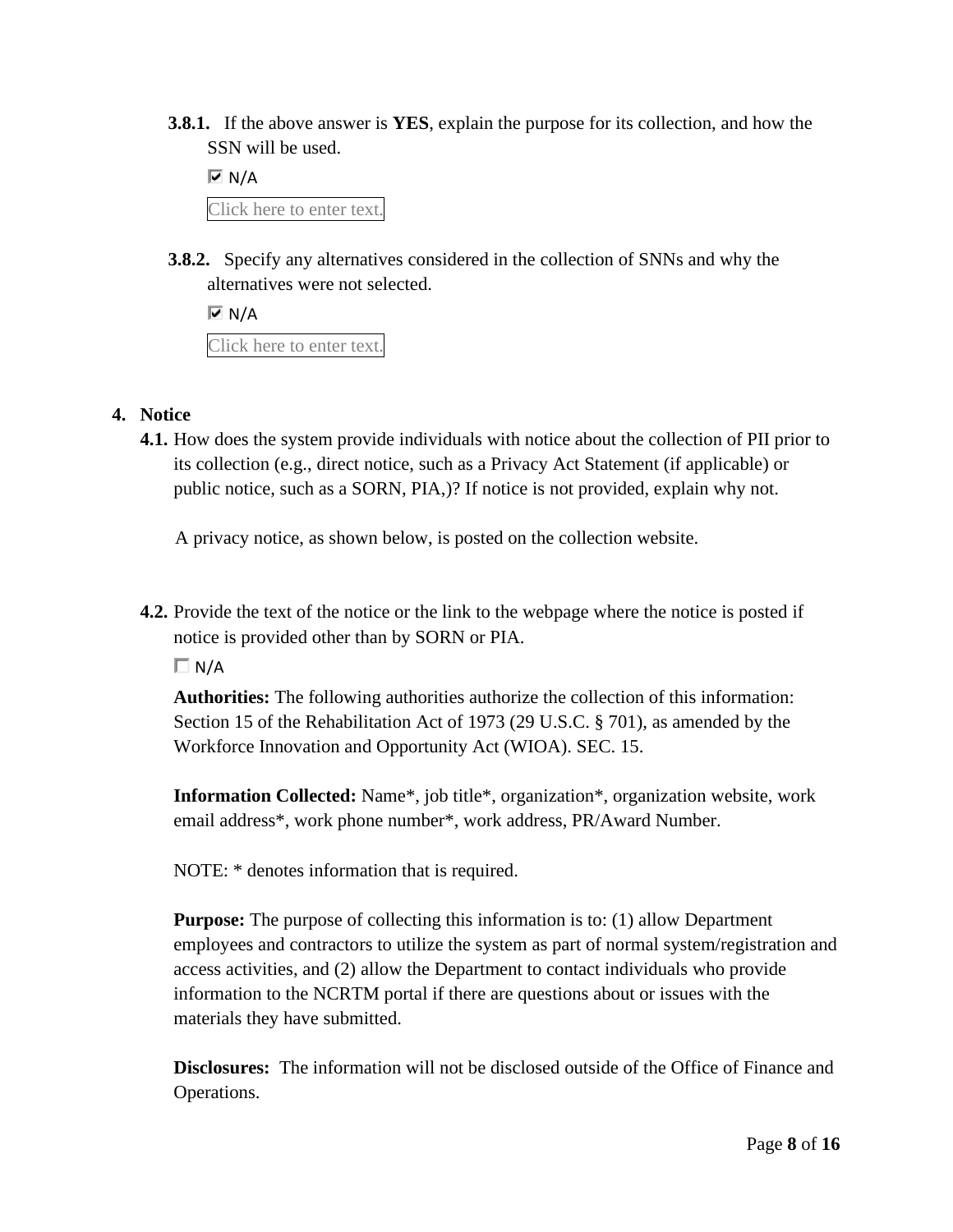**Consequences of Failure to Provide information:** The purpose of the NCRTM portal is for RSA grantees to upload documents funded by RSA, and for organizations/individuals to submit multiple materials. Failure to provide required information or forego creating an account may result in not having the ability to check on the status of a submitted material or upload new materials to the NCRTM.

Additional information about this system can be found in the Privacy Impact Assessment.

**4.3.** What opportunities are available for individuals to consent to uses (including new uses of previously collected PII), decline to provide PII, or opt out of the project?

Providing the information is completely voluntary. Individuals can contact NCRTM if they do not wish to complete the form and still want to submit materials and bypass providing the information.

**4.4.** Is the notice referenced in Question 4.1 reviewed and revised when there are changes in the practice, policy, or activities that affect the PII and privacy to ensure that individuals are aware of and can consent to, where feasible, these changes?

Yes

## **5. Information Sharing and Disclosures**

#### **Internal**

**5.1.** Will PII be shared internally with other ED principal offices? If the answer is **NO**, please skip to Question 5.4.

No

## **5.2.** What PII will be shared and with whom?

 $\overline{M}$  N/A

Click here to enter text.

**5.3.** What is the purpose for sharing the specified PII with the specified internal organizations?

 $\overline{M}$  N/A

Click here to enter text.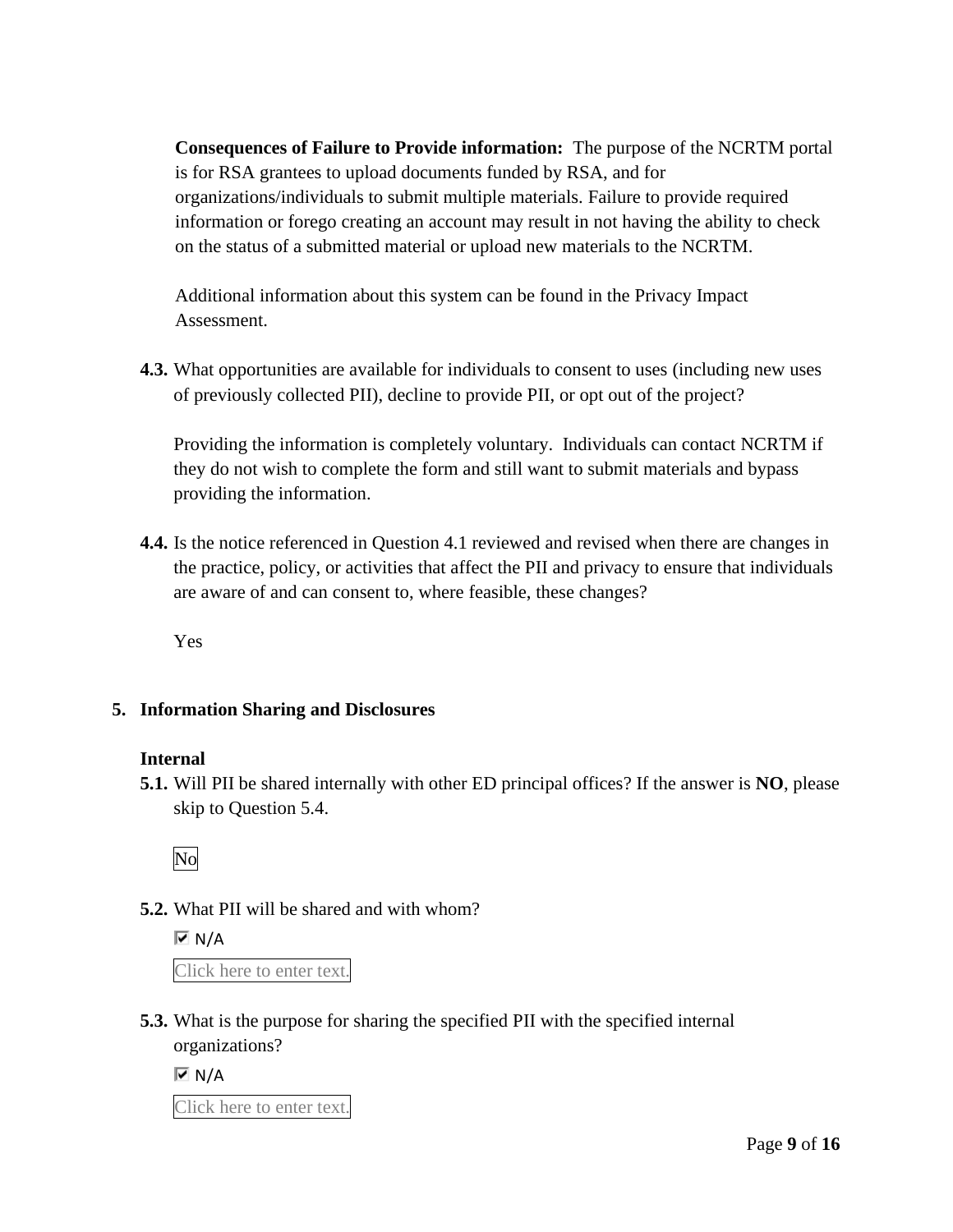#### **External**

**5.4.** Will the PII contained in the system be shared with external entities (e.g. another agency, school district, the public, etc.)? If the answer is **NO**, please skip to Question 6.1.

No

**5.5.** What PII will be shared and with whom? List programmatic disclosures only.<sup>4</sup> **Note: If you are sharing Social Security Numbers externally, please specify to whom and for what purpose**.

 $\overline{\blacksquare}$  N/A

Click here to enter text.

**5.6.** What is the purpose for sharing the PII with the specified external entities?

 $\overline{M}$  N/A

Click here to enter text.

**5.7.** Is the sharing with the external entities authorized?

 $\overline{M}$  N/A Click here to select.

**5.8.** Is the system able to provide and retain an account of any disclosures made and make it available upon request?

 $\overline{M}$  N/A No

**5.9.** How is the PII shared with the external entity (e.g. email, computer match, encrypted line, etc.)?

 $\overline{\triangleright}$  N/A

Click here to enter text.

**5.10.** Is the sharing pursuant to a Computer Matching Agreement (CMA), Memorandum of Understanding (MOU), or other type of approved sharing agreement with another agency?

 $\overline{M}$  N/A

 4 If this information is covered by Privacy Act System of Records Notice (SORN) please list only relevant programmatic disclosures listed under the Routine Uses section.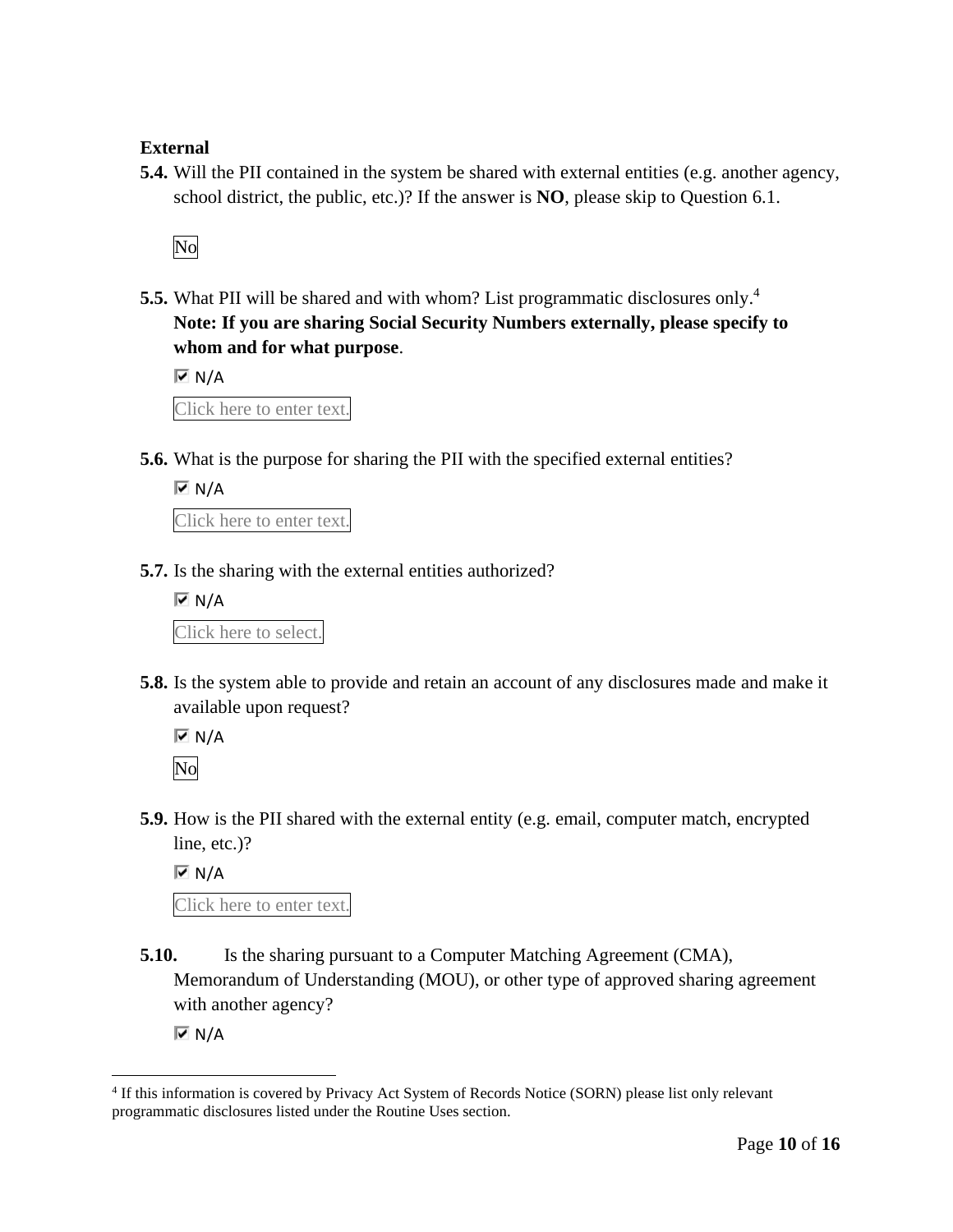Click here to select.

## **5.11.** Does the project place limitation on re-disclosure?

 $\overline{M}$  N/A

Click here to select.

#### **6. Redress**

**6.1.** What are the procedures that allow individuals to access their own information?

Individuals can either log into the NCRTM and use its Manage Profile feature or email a request to the NCRTM librarian at [NCRTM@neweditions.net.](mailto:NCRTM@neweditions.net)

**6.2.** What procedures are in place to allow the subject individual to correct inaccurate or erroneous information?

Individuals can either log into the NCRTM and use its Manage Profile feature or email a request to the NCRTM librarian at [NCRTM@neweditions.net](mailto:NCRTM@neweditions.net) to change correct inaccurate or erroneous information.

**6.3.** How does the project notify individuals about the procedures for correcting their information?

The NCRTM email address is presented on the Contact Us page of the website.

#### *7.* **Safeguards**

*If you are unsure which safeguards will apply, please consult with your ISSO.* 

**7.1.** Does the principal office work with their CSO/ISSO to build privacy & security into the system and build privacy extensions to the extent feasible?



**7.2.** Is an Authority to Operate (ATO) required?



 **7.3.** Under NIST FIPS Pub. 199, what is the security categorization of the system: **Low, Moderate, or High?**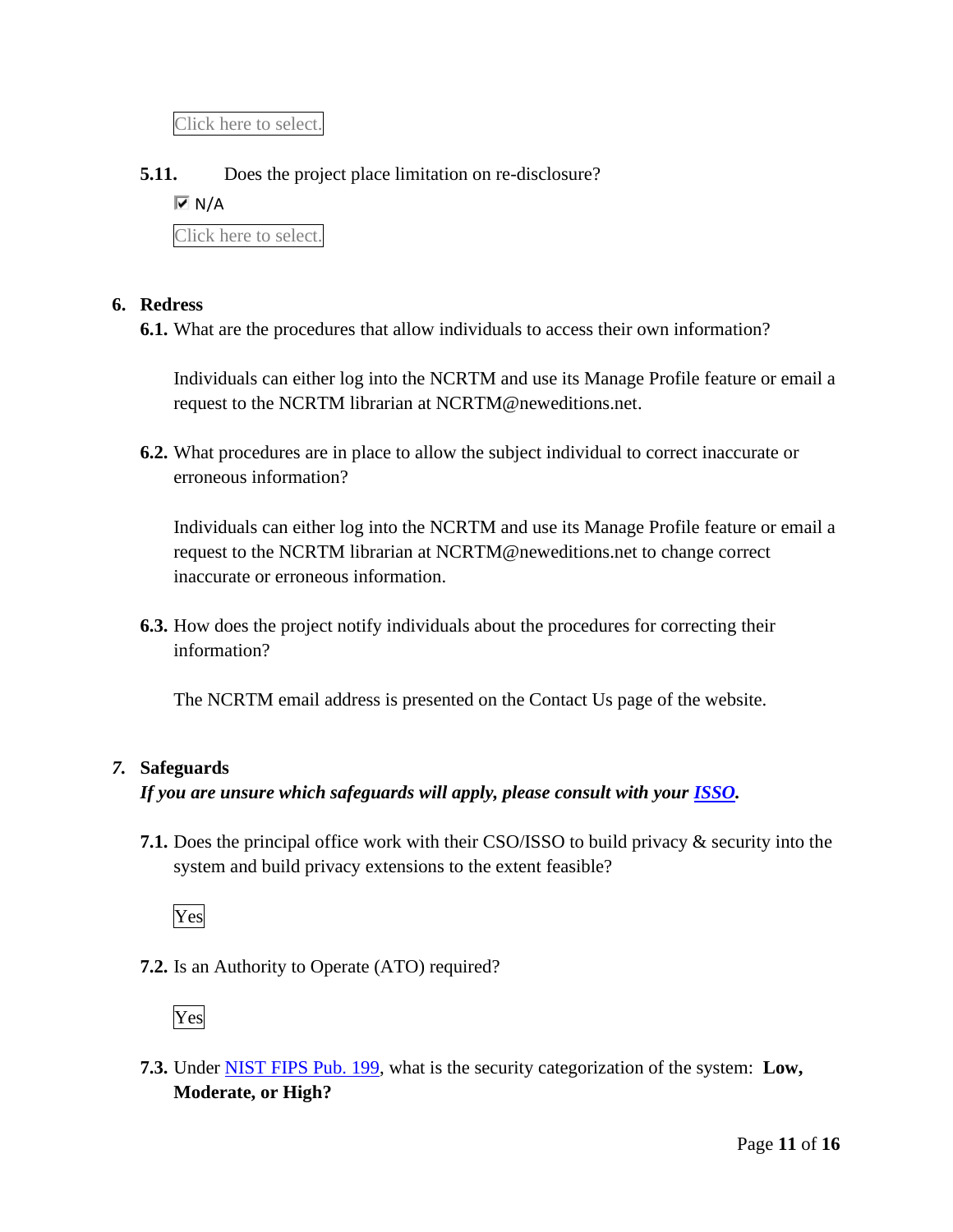$\Box$  N/A Low

**7.4.** What administrative, technical, and physical safeguards are in place to protect the information?

New Editions Consulting, Inc. maintains the NCRTM and Microsoft Azure hosts the NCRTM for the Department. New Editions developed policies, procedures, and protocols for physical and environmental protection of New Editions owned and supported information systems and the PII contained within them. Protections include: video monitored reception area; a visitor log; elevator keys to access the floor office during non-business hours; and the requirement that users log off their computers when they are not at their desks. These safeguards help to prohibit unauthorized individuals from gaining access to the system and the information contained within it while at the New Editions office.

Microsoft Azure enforces physical access authorizations for all physical access points to Azure datacenters using 24x7 staffing, alarms, video surveillance, multifactor authentication, and man-trap portal devices. Physical access to a Microsoft Azure datacenter must be approved by the Datacenter Management (DCM) team using its datacenter access tool. Access levels are assigned in the tool to either a user's Microsoft issued badge or a temporary access badge that is assigned at the datacenter by the Control Room Supervisor (CRS). Access levels are approved by the DCM team. In addition to credentials assigned to physical badges, some areas of the datacenter require enrollment of the user's biometric data (hand geometry or fingerprint). Additionally, when access is no longer required, datacenter security officers or management manually request the termination of access.

Additionally, annually, and as warranted, staff who have access to the NCRTM application are provided the Department Security and Privacy Awareness training. The training includes information on what constitutes PII and Sensitive PII (SPII) and how to maintain, protect, and safeguard it, as well as the steps to perform if PII/SPII is accessed without authorization.

**7.5.** Is the information in the system appropriately secured in accordance with the IT security requirements and procedures as required by Federal law and policy?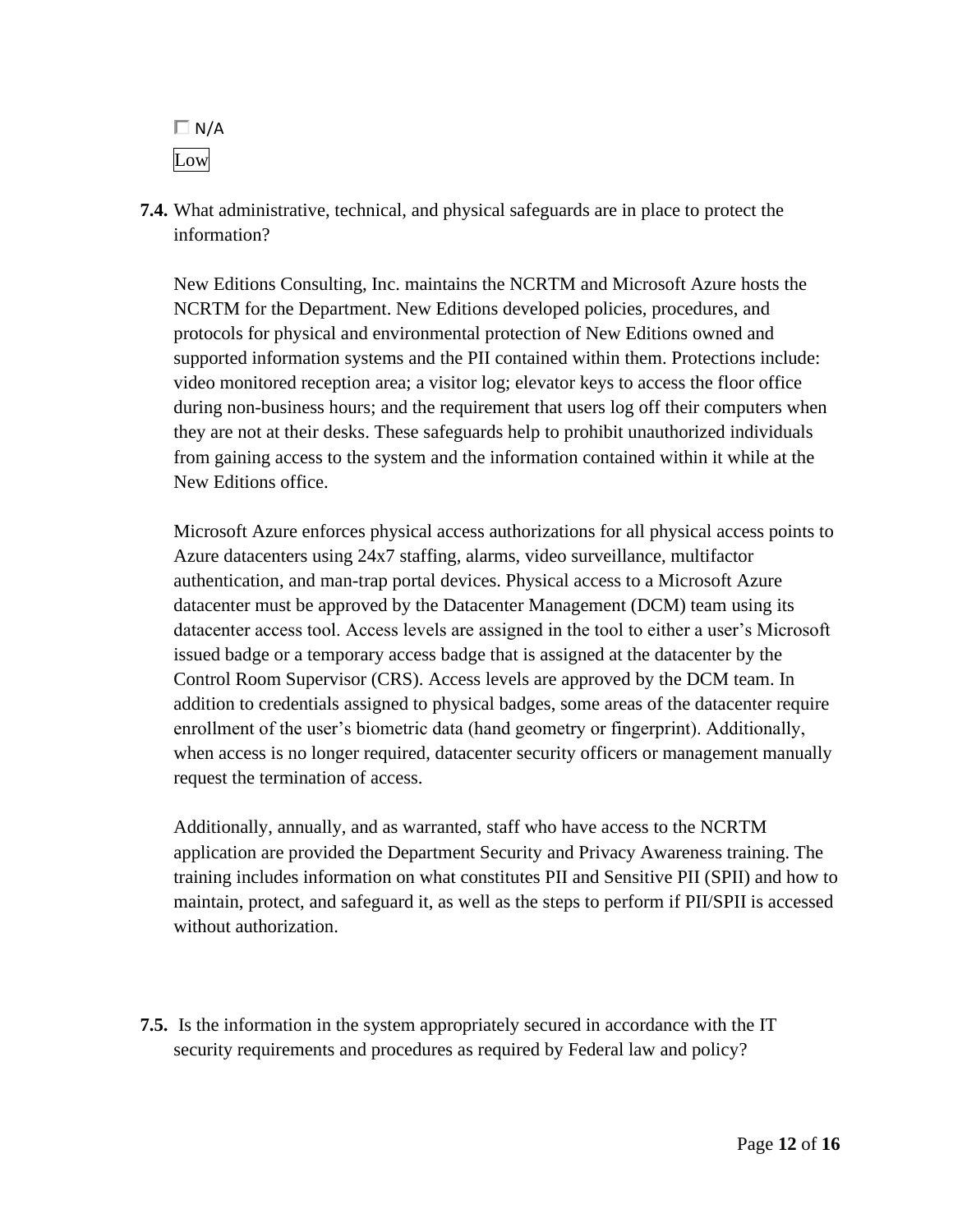## Yes

**7.6.** Has a risk assessment been conducted where appropriate security controls to protect against that risk have been identified and implemented?



**7.7.** Please describe any monitoring, testing or evaluation conducted on a regular basis to ensure the security controls continue to work properly at safeguarding the PII.

 WebInspect. Second, database scans are conducted monthly by New Editions There are three different types of vulnerability scans performed on a regular basis to safeguard PII and the NCRTM system. First, application scans are conducted every month by the Department's Vulnerability and Management (V&M) Team using Consulting, Inc. using Azure Vulnerability Assessment. Third, server scans are conducted regularly by Microsoft using proprietary tools.

Results are uploaded to the Cyber Security Assessment and Management (CSAM) system, the Department's official repository of information systems, which provides the information assurance and program officials with a web-based secure network capability to assess, document, manage, and report on the status of IT for security authorization processes in the risk management framework in accordance with the Federal Information Security Modernization Act of 2014 (FISMA). If any vulnerabilities are discovered, they are remediated within the specified timeframe based on severity. The system requires annual audits of security artifacts and controls to ensure proper National Institute of Standards and Technology (NIST) security and privacy controls are documented and operating as intended.

#### **8. Auditing and Accountability**

**8.1.** How does the system owner assess and ensure that the PII is used in accordance with stated practices in this PIA?

 training as indicated in section 7.4. They are made aware that the PII contained within Federal employees and contractor staff are provided security and privacy awareness and NCRTM is for collection and maintenance and not to be distributed, exported, or printed. In addition, Federal employees and contractor staff sign rules of behavior regarding their use of the NCRTM and information contained within the system. Monthly vulnerably scans and system audits are conducted to reduce the risk of outside threats obtaining the PII.